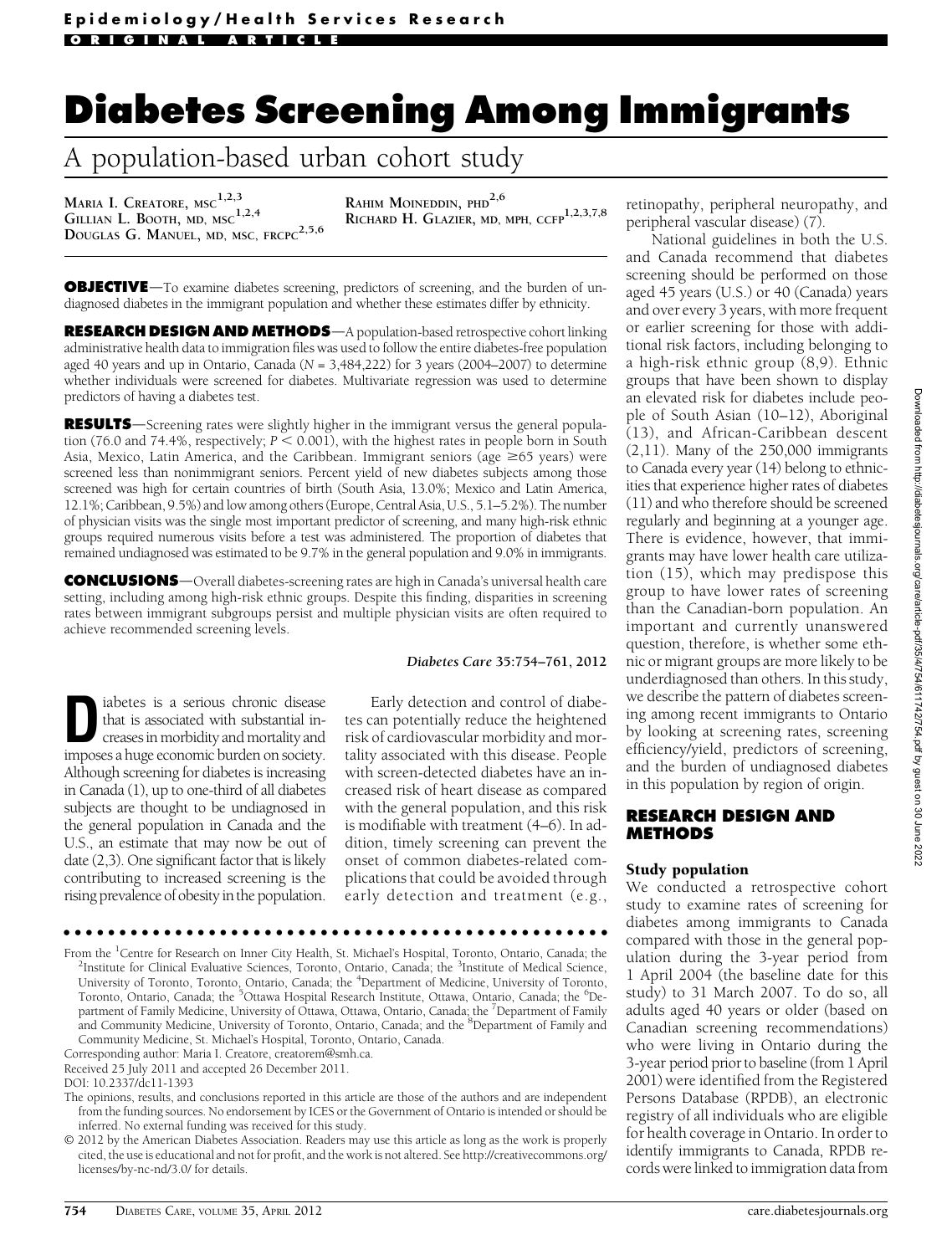Citizenship and Immigration Canada (CIC), which contains information on all individuals having been granted permanent residency in Canada between 1985 and 2000 (N = 1,377,816). This database includes demographic and socioeconomic information collected at the time of application for immigration status. Eighty-four percent of CIC records were linked to the RPDB using probabilistic linkage techniques. Feasibility of linkage between the CIC and health administrative datasets was tested in pilot projects (15), and differences in linkage by immigration variables in these previous studies were found to be small and unlikely to produce significant bias in study results. For the purpose of this study, the general population comprised those who did not have a record of immigration between 1985 and 2000, so individuals having immigrated prior to 1985 were included in this group. Furthermore, in order to avoid misclassifying immigrants who were not captured in the CIC data linkage as nonimmigrants, individuals in the general population were excluded from the study if they first became eligible for provincial health insurance after 1991. Nineteen-ninety-one is the first date for which administrative data on health insurance eligibility in Ontario is available. The majority of these excluded adults are likely to be external migrants not captured by the CIC data, with a small proportion comprised of internal migrants arriving from another province.

Individuals with a diagnosis of diabetes at baseline, which accounted for  $\sim$ 11% (422,878 individuals) and 12% (59,766 individuals) of our general population and immigrant cohorts, respectively, were excluded from the study. Those who had no health care contact between 1 April 1999 (5 years before baseline) and 31 March 2007 (end of 3-year observation period) were also excluded. Because 98% of all immigrants in our database settled in urban areas, we excluded rural populations using a Statistics Canada algorithm based on postal codes. This resulted in the further exclusion of 2.0% (12,092) of immigrants and 17.3% (922,028) of longterm residents from the study.

# Study outcomes

Screening rates. Diagnosis of diabetes before or during the study period was established by linking the study population to the Ontario Diabetes Database, a validated population-based, cumulative, diabetes registry based on physician visits and hospitalizations for diabetes, excluding

gestational diabetes (16). We determined the percentage of people without prior diabetes diagnosis, who were screened within the 3-year follow-up, along with 95% CIs. Under the universal health insurance program in Ontario,  $>95\%$  of health services provided are captured in provincial, administrative data (17), allowing us to identify what services, including laboratory tests, were billed and when with the exception of a very small proportion of tests conducted in hospitals. Provincial health services data were linked to our study population by encrypted individual health card number. In the 3-year study follow-up, individuals were considered to be screened for diabetes if they had one or more physician or laboratory billing for a serum blood glucose, hemoglobin A1C, or a nonpregnancyrelated oral glucose tolerance test. Due to our use of administrative data, we could not differentiate whether the test was for screening (in asymptomatic individuals) or diagnosis (in symptomatic individuals). Screening efficiency. Screening efficiency (defined as the percent positive of the total screened with previously undetected diabetes) was measured. We also calculated the reciprocal of screening efficiency, the number needed to screen (NNS) within each risk group to identify one previously undiagnosed case of diabetes (NNS = total number screened/total number of newly diagnosed cases).

Burden of undiagnosed diabetes. Finally, based on the yield of new diabetes subjects among the screened population, we estimated the number of people with undiagnosed diabetes we would expect to find in the unscreened population on 31 March 2007 using the formula: undiagnosed cases = total unscreened population  $\times$  screening efficiency (18).

The proportion of all diabetes in the population that is undiagnosed was then estimated by dividing the number of undiagnosed cases by the total number of people with diabetes. Total cases of diabetes were calculated as the sum of all diagnosed (both prevalent at baseline as well as newly diagnosed during the study period) and undiagnosed cases.

## Statistical analysis

All analyses were performed by world region of origin and stratified by sex because there is evidence supporting a larger proportion of undiagnosed diabetes in men than in women (18). Comparisons across subgroups for the descriptive analyses above were conducted using  $\chi^2$  tests.

### Creatore and Associates

Along with the descriptive analyses described above, multivariate log-binomial regression was used to determine the association between receiving a diabetes test within the recommended time frame and the covariates of interest. Three different models were fit: 1) adjusted model to determine characteristics of those having a diabetes test within the recommended period; 2) same as model 1 but including number of primary care physician visits during the study period to adjust for patterns of utilization; and 3) adjusted model to determine the predictors of being tested in any one visit (as opposed to being tested at any point in the 3 years of the study observation period, as with models 1 and 2). The latter model was generated using the number of visits up to the first diabetes test as an offset in the model and a Poisson distribution.

Covariates included in the model were age (40–49, 50–59, 60+ years), world region of birth, immigration visa category, educational qualifications at time of immigration, time in Canada (as of 1 April 2004), income (based on residential postal code), and number of physician visits (derived from physician billing data and excluding specialist visits) during the study period. Due to the absence of individual-level income information in provincial health administrative databases, residential postal codes were linked to 2006 Canada Census data at the smallest geographical area available, the dissemination area (an area containing  $\sim$ 400–600 people) using a Postal Code Conversion File (PCCF+ v. 5D; Statistics Canada). Relative income quintiles adjusted for household and community size were then generated and assigned to individuals.

All analyses were performed using SAS (version 9.2; SAS Institute). This protocol received ethical approval from the Institutional Review Board at Sunnybrook Health Sciences Centre and the University of Toronto.

## Baseline study characteristics

A total of 3,927,059 individuals were observed for the 3-year period. Compared with the general Ontario population, immigrants were younger, more likely to be male, and more likely to live in low-income neighborhoods (Table 1). The largest proportion of immigrants was from Asia and Eastern Europe. The majority of people immigrated under the Economic (including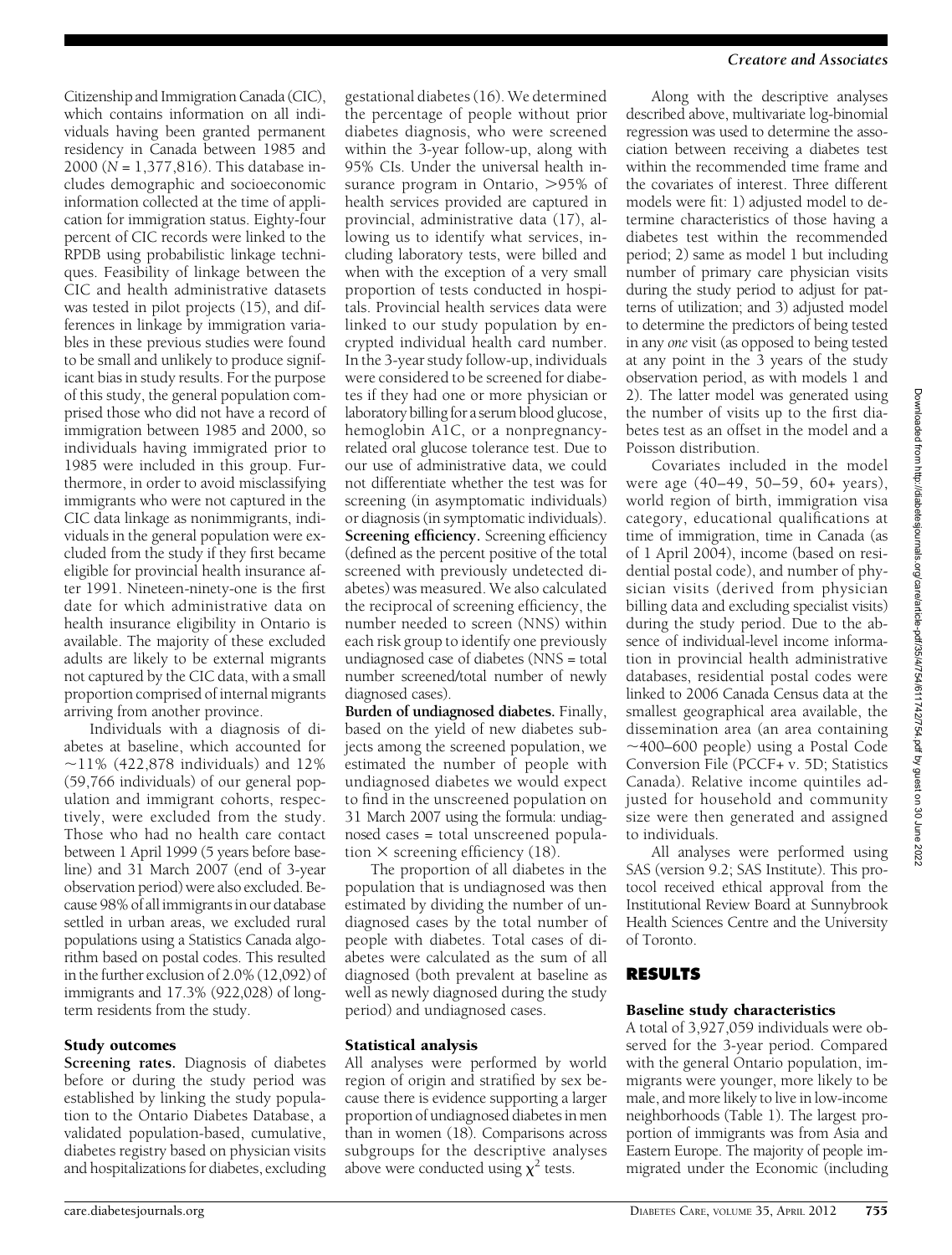### Diabetes screening among immigrants

Table  $1$ —Baseline characteristics of the urban\* Ontario general population (excluding immigrant cohort) and immigrant study populations†, aged 40 years and up and diabetes-free on 1 April 2004

|                                                           | General<br>population | Immigrant<br>cohort |
|-----------------------------------------------------------|-----------------------|---------------------|
| Study population characteristics                          |                       |                     |
| Population                                                | 3,484,222             | 442,837             |
| Median age (years)‡                                       | 54                    | 48                  |
| Percent male                                              | 46.5                  | 48.9                |
| Income quintile of neighborhood of settlement§            |                       |                     |
| Q1 (lowest income)                                        | 17.6                  | 27.6                |
| Q <sub>2</sub>                                            | 19.1                  | 23.1                |
| Q3                                                        | 19.1                  | 19.7                |
| Q <sub>4</sub>                                            | 20.4                  | 16.8                |
| Q5                                                        | 23.6                  | 12.6                |
| World region of birth                                     |                       |                     |
| East Asia and the Pacific                                 |                       | 133,360 (30.1%)     |
| Eastern Europe and Central Asia                           |                       | 78,098 (17.6%)      |
| South Asia                                                |                       | 73,212 (16.5%)      |
| Western Europe and U.S.                                   |                       | 37,183 (8.4%)       |
| Mexico and Latin America                                  |                       | 35,009 (7.9%)       |
| North Africa and the Middle East                          |                       | 32,596 (7.4%)       |
| Caribbean                                                 |                       | 29,758 (6.7%)       |
| Sub-Saharan Africa                                        |                       | 23,246 (5.2%)       |
| Unknown/stateless                                         |                       | 375 (0.1%)          |
| Immigration visa category                                 |                       |                     |
| Economic                                                  |                       | 194,584 (43.9%)     |
| Family                                                    |                       | 158,652 (35.8%)     |
| Refugee                                                   |                       | 77,680 (17.5%)      |
| Other                                                     |                       | 11,915 (2.7%)       |
| Educational qualifications at landing (%)                 |                       |                     |
| No education                                              |                       | 12,469 (2.8%)       |
| Secondary or less                                         |                       | 204,833 (46.3%)     |
| Nonuniversity qualifications                              |                       | 90,288 (20.4%)      |
| Some university                                           |                       | 22,277 (5.0%)       |
| University degree or higher                               |                       | 112,933 (25.5%)     |
| Years since arrival (using 2004 as year of reference) (%) |                       |                     |
| 4-9 years                                                 |                       | 137,339 (31.0%)     |
| $10-14$ years                                             |                       | 156,663 (35.4%)     |
| $\geq$ 15 years                                           |                       | 148,835 (33.6%)     |

\*Urban areas identified from first three characters of the postal code of residence (the Forward Sortation Area). †Urban population eligible for provincial health care between 1 April 2004 and 31 March 2007, based on administrative databases. #Based on age as of 1 April 2004. §2006 census income information was applied based on the individual's postal code of residence on 1 April 2004.

investors, entrepreneurs, and skilled workers) and Family (predominantly family reunification and sponsorship) visa categories. Over the 3-year period, 212,137 new cases of diabetes were identified.

## Diabetes screening

Diabetes testing rates were high. Although statistically significant, the difference in screening rates between immigrants overall and the general population were small  $(76.0 \text{ vs. } 74.4\%; P < 0.0001)$  (Table 2). There were differences by region of birth whereby people born in East and South Asia, North Africa, the Caribbean, Mexico,

Latin America, and the Middle East were screened more than the general population (all differences,  $P < 0.0001$ ). Screening rates increased with age in the general population; however, the increase was minimal for immigrant men and rates decreased with age among immigrant women. Over the age of 65 years, immigrants were screened less than the general population (75.9 vs. 83.2% and 77.7 vs. 84.8% in males and females, respectively; both  $P < 0.0001$ ). Women, both in the immigrant cohort and in the general population, were screened more than men  $(P < 0.0001)$ .

# Screening efficiency

Screening efficiency was similar although statistically higher in immigrants (with 8.1% diagnosed with diabetes) than in the general population  $(7.1\%; P < 0.0001)$ , and it was higher in men than in women  $(P < 0.0001)$  (Table 2). Screening efficiency was highest in people from South Asia (13.0% of people screened had undiagnosed diabetes) followed by the Caribbean (9.5%) and Mexico and Latin America (8.9%), particularly among seniors from these regions. The lowest screening efficiency was in immigrants from Europe, the U.S., and Central Asia  $(5.1 - 5.2\%)$ .

The NNS to identify one new case was lowest in men and women from South Asia (NNS 8), followed by the Caribbean (NNS 11) and Mexico and Latin America (NNS 11).

# Predictors of diabetes screening

Model 1 showed that male sex, age  $>50$ years, living in the lowest income neighborhoods, being born in Western Europe or the U.S., immigrating under the family reunification visa category, and living in Canada for  $\leq$ 15 years were all associated with lower rates of diabetes screening (Table 3). When number of physician visits was added to the model (model 2), it was by far the strongest predictor of whether or not a person received a diabetes test, and all other effects were attenuated. Although attenuated, being born in a non-Western European country and female sex were still predictive of receiving a diabetes test. Conversely, living in the lowest income neighborhoods, having no formal education, and being  $<$  50 years of age were still associated with not being screened, even after all other variables were controlled for.

When the probability of being tested per visit was modeled (model 3), we found that although women were more likely to be tested overall, in any given visit, men were more likely to be tested. Similarly, per visit, adults aged 40–59 years were more likely to be tested than seniors. Immigrants from all regions of the world except Eastern Europe and Central and East Asia were less likely to be tested per visit than people from Western Europe and the U.S., our lowest diabetes risk group. Compared with the highest income quintile and highest education category, all other income and education categories had a lower probability of being tested per visit, with the lowest probability in the lowest income and education groups.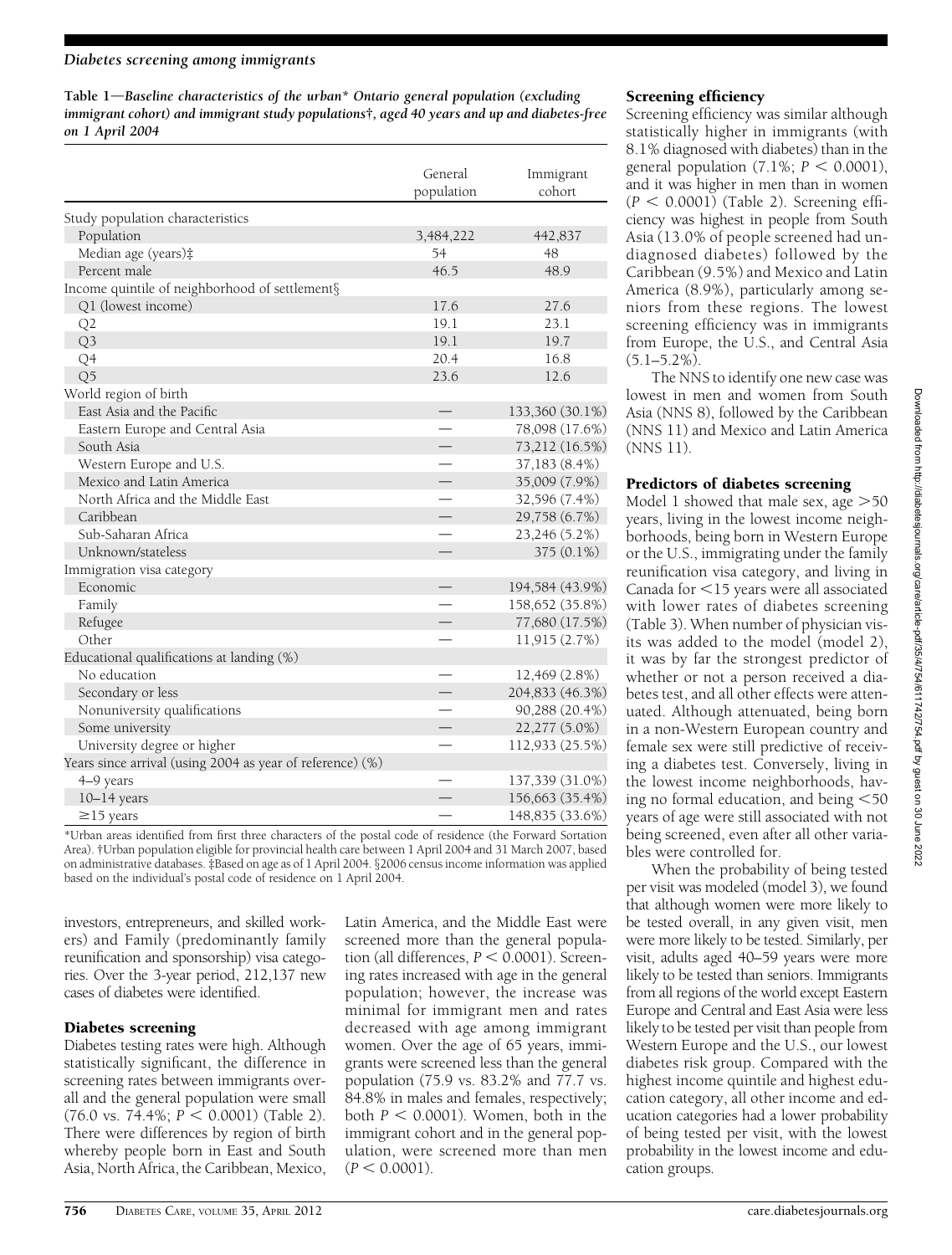| J                                                                   |
|---------------------------------------------------------------------|
|                                                                     |
|                                                                     |
|                                                                     |
|                                                                     |
|                                                                     |
|                                                                     |
|                                                                     |
|                                                                     |
| :                                                                   |
| ֖֖֖֖֖֖֖֖֧ׅ֖ׅ֖֖֖֖֖֖֖֧֪֪֪֪֪֪֪ׅ֖֚֚֚֚֚֚֚֚֚֚֚֚֚֚֚֚֚֚֚֚֚֚֚֚֚֚֚֚֬֝֝֓֞      |
|                                                                     |
|                                                                     |
|                                                                     |
|                                                                     |
|                                                                     |
|                                                                     |
|                                                                     |
| ś                                                                   |
| Ś                                                                   |
|                                                                     |
|                                                                     |
| a a sa a                                                            |
|                                                                     |
|                                                                     |
|                                                                     |
|                                                                     |
| :                                                                   |
| ۱<br>١                                                              |
|                                                                     |
|                                                                     |
| i                                                                   |
| l                                                                   |
| ì                                                                   |
|                                                                     |
|                                                                     |
|                                                                     |
|                                                                     |
|                                                                     |
|                                                                     |
|                                                                     |
|                                                                     |
|                                                                     |
|                                                                     |
|                                                                     |
|                                                                     |
|                                                                     |
| ۱                                                                   |
|                                                                     |
|                                                                     |
|                                                                     |
| l                                                                   |
|                                                                     |
|                                                                     |
| <b>Conditions and the state of the Conditions of the Conditions</b> |
|                                                                     |
| ı                                                                   |
|                                                                     |
| 2                                                                   |
| Ì                                                                   |
|                                                                     |
|                                                                     |
|                                                                     |
|                                                                     |
|                                                                     |
|                                                                     |
| j                                                                   |
| l                                                                   |
|                                                                     |
|                                                                     |
|                                                                     |
|                                                                     |
|                                                                     |
|                                                                     |
|                                                                     |
| ;<br>>>                                                             |
|                                                                     |
| $\ddot{\phantom{a}}$<br>;<br>}                                      |
|                                                                     |
|                                                                     |
|                                                                     |
| אר הווחת החווה זהרד<br>2022                                         |
|                                                                     |
|                                                                     |
|                                                                     |

| Table 2—Measures of screening uptake and efficiency: the number and percent of the study population (overall and by se<br>ith no previous diagnosis of<br>of diabetes, having    |
|----------------------------------------------------------------------------------------------------------------------------------------------------------------------------------|
| a laboratory test* to screen for diabetes in the 3-year period, 2004–2007, the proportion of those screened with newly dia<br>ed diabetes (screening efficiency), and the number |
| needed to screen to identify one new case                                                                                                                                        |
|                                                                                                                                                                                  |

World

region of origin

|                                  | population<br>General                                                                      | Immigrant<br>cohort          | and Pacific<br>East Asia | and Central Asia Latin America<br>Eastern Europe Mexico and |                             | Caribbean                  | and Middle East<br>South Asia<br>North Africa                     |                              | Sub-Saharan<br>Africa                     | Europe<br>and U.S.<br>Western    |
|----------------------------------|--------------------------------------------------------------------------------------------|------------------------------|--------------------------|-------------------------------------------------------------|-----------------------------|----------------------------|-------------------------------------------------------------------|------------------------------|-------------------------------------------|----------------------------------|
| Percent screened (N)             |                                                                                            |                              |                          |                                                             |                             |                            |                                                                   |                              |                                           |                                  |
| Male, age 40+ years              | 69.7 (1,128,581)                                                                           | 71.8 (154,879) 73.4 (43,999) |                          | 67.5 (25,802)                                               | 72.6 (12,093) 69.6 (9,147)  |                            |                                                                   | 78.3 (29,970)                | 69.8 (9,086)                              |                                  |
| $+0-64$                          | 66.1 (850,776)                                                                             | 71.2 (136,987) 73.0 (36,514) |                          | 66.9 (23,904)                                               | 72.0 (10,991) 69.4 (8,485)  |                            | $\begin{array}{c} 71.9 \,(13,087) \\ 71.3 \,(11,737) \end{array}$ | 78.3 (26,139)                | 69.3 (8,590)                              | $63.8(11,695)$<br>$63.4(10,627)$ |
| 65+                              |                                                                                            |                              |                          | 75.6 (1,898)                                                | 78.8 (1,102)                | 71.9 (662)                 |                                                                   | 78.7 (3,831)                 | 78.7(496)                                 | 68.2 (1,068)                     |
| Female, age 40+ years            | 83.2 (227,805) 75.9 (17,892) 75.4 (7,845)<br>78.5 (1,464,315) 80.1 (181,004) 79.7 (58,363) |                              |                          | 78.5 (31,219)                                               | 83.8 (15,323) 83.5 (13,827) |                            | $77.4(1,350)$<br>81.5(11,682)                                     | $83.4(29,087)$ 80.3 (8,144)  |                                           | 71.1 (13,359)                    |
| $40 - 64$                        | 76.3 (1,049,932)                                                                           | 80.6 (153,207) 80.4 (47,770) |                          | 78.4 (26,980)                                               | 84.1 (13,278) 84.5 (12,324) |                            | 82.0 (10,096)                                                     | $84.4(24,250)$ $80.4(7,142)$ |                                           | 71.1 (11,367)                    |
| 65+                              | 84.8(414,383)                                                                              | 77.7 (27,797) 77.0 (10,593)  |                          | 79.3 (4,239)                                                | 82.1 (2,045) 76.6 (1,503)   |                            | 78.2 (1,586)                                                      | 78.8 (4,837)                 | 79.4(1,002)                               | 70.9 (1,992)                     |
| Both sexes, age 40+ years        | 74.4 (2,592,896) 76.0 (335,883) 76.9 (102,362)                                             |                              |                          | 73.1 (57,021)                                               | 78.5 (27,416) 77.3 (22,974) |                            | 76.1 (24,769)                                                     |                              | 80.7 (59,057) 74.4 (17,230) 67.5 (25,054) |                                  |
| Percent of total screened        |                                                                                            |                              |                          |                                                             |                             |                            |                                                                   |                              |                                           |                                  |
| with newly diagnosed<br>diabetes |                                                                                            |                              |                          |                                                             |                             |                            |                                                                   |                              |                                           |                                  |
| Male, age 40+ years              | 8.5                                                                                        | 9.3                          | 8.6                      | 6.1                                                         | 9.8                         | 10.3                       |                                                                   | 14.3                         | 0.0                                       | 6.4                              |
| $+0-64$                          | $\sqrt{6}$                                                                                 | $8.8\,$                      | 7.8                      | 5.6                                                         | 9.3                         | $9.8$                      | $\frac{8.2}{7.8}$                                                 | 14.0                         | $8.8\,$                                   | 5.9                              |
| $65+$                            | L 1                                                                                        | 13.2                         | 12.1                     | $\overline{1.9}$                                            | 14.7                        | 17.1                       |                                                                   | 16.2                         | $\overline{1.7}$                          | 1.0                              |
| Female, age 40+ years            | 6.1                                                                                        | $\overline{11}$              | 6.4                      | 4.6                                                         | 8.1                         | 0.0                        | $\frac{11.9}{6.9}$                                                |                              | 6.8                                       | $4.0$                            |
| $40 - 64$                        | 5.2                                                                                        | 6.3                          |                          | 3.7                                                         | 7.4                         | 8.2                        |                                                                   | 11.1                         |                                           |                                  |
| -95                              | 8.4                                                                                        | 11.7                         | $\frac{5.4}{1.2}$        | 67                                                          | 13.2                        | 15.2                       | 0.9                                                               | 14.8                         | 6.4                                       | $\frac{3.4}{7.8}$                |
| Both sexes, age 40+ years        |                                                                                            | $\frac{8}{8}$                |                          | 5.2                                                         | 8.9                         | 9.5                        | 7.4                                                               | 13.0                         |                                           |                                  |
| Number needed to screen†         |                                                                                            |                              |                          |                                                             |                             |                            |                                                                   |                              |                                           |                                  |
| Male, age 40+ years              | 12                                                                                         |                              | $\overline{5}$           | $\overline{a}$                                              | $\overline{0}$              | $\overline{\circ}$         |                                                                   |                              | ᆮ                                         |                                  |
| $+0-64$                          | $\overline{c}$                                                                             |                              | $\overline{c}$           | $\overline{8}$                                              |                             |                            |                                                                   |                              | $\Box$                                    |                                  |
| $65 +$                           | $\circ$                                                                                    | $\infty$                     | $\infty$                 | $\infty$                                                    | $\frac{1}{11}$              | $\circ$ $\overline{\circ}$ |                                                                   | $\circ$                      |                                           |                                  |
| Female, age 40+ years            | $\overline{6}$                                                                             | $\frac{1}{4}$                | $\overline{6}$           |                                                             | $\overline{z}$              | 一二                         | $\frac{17}{12}$ $\frac{17}{12}$ $\frac{17}{12}$                   |                              | $\frac{9}{10}$                            | 15293212                         |
| $+0-64$                          | $\overline{6}$                                                                             | $\overline{6}$               | $\overline{6}$           | 227                                                         | $\frac{1}{4}$               |                            |                                                                   | $\infty$ $\sim$ $\infty$     |                                           |                                  |
| $65+$                            | $\overline{z}$                                                                             | $\circ$                      | $\circ$                  | $\frac{1}{9}$                                               | $\infty$                    | $\frac{1}{2}$              |                                                                   |                              | $\overline{0}$                            |                                  |
| Both sexes, age 40+ vears        | $\frac{1}{4}$                                                                              | $\overline{2}$               | $\frac{1}{4}$            |                                                             | $\overline{\phantom{0}}$    | $\overline{\phantom{0}}$   |                                                                   |                              | 53                                        |                                  |

Both sexes, age 40+ years\*Tests include Serum Blood Glucose (G002, $\Box$  L112),**HbA<sub>1C</sub>** (L093), or OGTT (L104). Pregnancy-related tests are excluded. †Calculated as the total number of individuals screened by the number of new cases detected.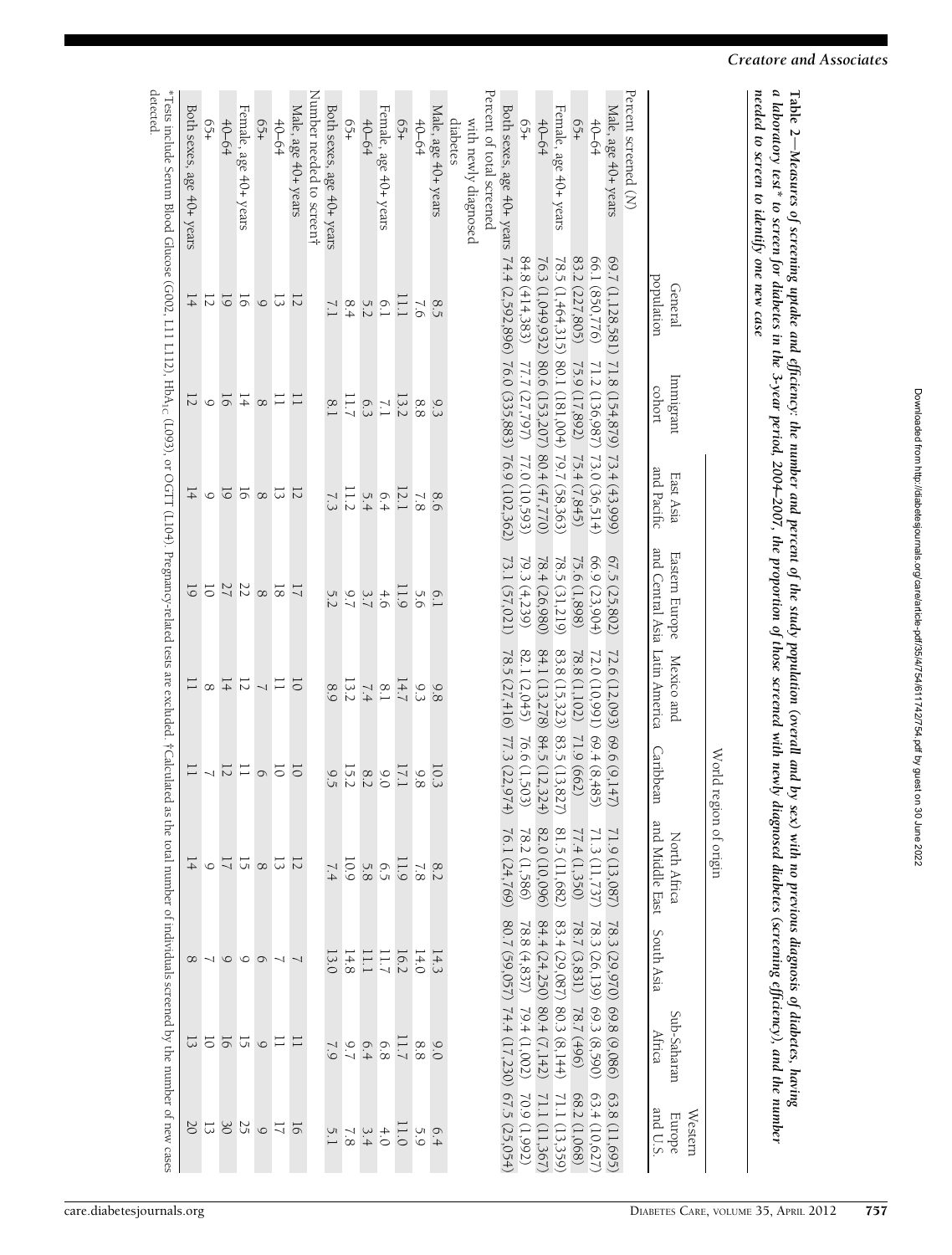Table 3—Predictors of receiving a diabetes screen test during the 3-year study period (1 April 2004–31 March 2007): results of regression analyses

|                                                             | Adjusted rate ratio (95% CI) |                                                              |                                                                   |  |  |  |  |
|-------------------------------------------------------------|------------------------------|--------------------------------------------------------------|-------------------------------------------------------------------|--|--|--|--|
|                                                             | Model 1:<br>adjusted model   | Model 2:<br>adjusted model including<br>utilization measure† | Model 3:<br>adjusted model, probability<br>of screening per visit |  |  |  |  |
| Sex                                                         |                              |                                                              |                                                                   |  |  |  |  |
| Female                                                      | Reference                    | Reference                                                    | Reference                                                         |  |  |  |  |
| Male.                                                       | $0.902$ $(0.899 - 0.905)^*$  | $0.986(0.899 - 0.988)*$                                      | $1.106(1.099 - 1.1114)^*$                                         |  |  |  |  |
| Age group (years)                                           |                              |                                                              |                                                                   |  |  |  |  |
| $40 - 49$                                                   | $0.973(0.969 - 0.978)$ *     | $0.978(0.975 - 0.980)$ *                                     | $1.135(1.124 - 1.146)^*$                                          |  |  |  |  |
| $50 - 59$                                                   | $1.019(1.014 - 1.024)^*$     | $0.999(0.996 - 1.002)$                                       | $1.144(1.131 - 1.157)^*$                                          |  |  |  |  |
| $60+$                                                       | Reference                    | Reference                                                    | Reference                                                         |  |  |  |  |
| Number of physician visits during study period <sup>†</sup> |                              |                                                              |                                                                   |  |  |  |  |
| $0 - 1$                                                     |                              | Reference                                                    |                                                                   |  |  |  |  |
| $2 - 5$                                                     |                              | $6.275(6.132 - 6.421)$ *                                     |                                                                   |  |  |  |  |
| $6 - 10$                                                    | $\overline{\phantom{a}}$     | 8.029 (7.851-8.213)*                                         |                                                                   |  |  |  |  |
| $11+$                                                       |                              | 8.731 (8.538-8.93)*                                          |                                                                   |  |  |  |  |
| Income quintile of residential neighborhood (%)#            |                              |                                                              |                                                                   |  |  |  |  |
| Q1 (lowest income)                                          | $0.989(0.983 - 0.995)\$      | $0.988(0.985 - 0.991)*$                                      | $0.874(0.863 - 0.884)^*$                                          |  |  |  |  |
| Q2                                                          | $1.018(1.012 - 1.024)^*$     | $0.997(0.993 - 1.000)$                                       | $0.924(0.913 - 0.935)^*$                                          |  |  |  |  |
| Q <sub>3</sub>                                              | $1.034(1.028 - 1.04)^*$      | $0.999(0.996 - 1.002)$                                       | $0.940(0.929 - 0.952)*$                                           |  |  |  |  |
| Q4                                                          | $1.037(1.031 - 1.043)^*$     | $1.004(1.001 - 1.007)$                                       | $0.961(0.949 - 0.973)*$                                           |  |  |  |  |
| Q <sub>5</sub>                                              | Reference                    | Reference                                                    | Reference                                                         |  |  |  |  |
| World region of birth                                       |                              |                                                              |                                                                   |  |  |  |  |
| Western Europe and U.S.                                     | Reference                    | Reference                                                    | Reference                                                         |  |  |  |  |
| East Asia and the Pacific                                   | $1.145(1.137-1.154)$ *       | $1.055(1.049 - 1.060)*$                                      | $1.032(1.018 - 1.047)^*$                                          |  |  |  |  |
| South Asia                                                  | $1.223(1.213 - 1.233)*$      | $1.058(1.053 - 1.064)$ *                                     | $0.940(0.926 - 0.955)*$                                           |  |  |  |  |
| Mexico and Latin America                                    | $1.158(1.147-1.168)$ *       | $1.047(1.041-1.053)*$                                        | $0.984(0.967 - 1.001)$                                            |  |  |  |  |
| The Caribbean                                               | $1.143(1.132 - 1.153)^*$     | $1.046(1.039 - 1.052)^*$                                     | $1.018(1.000 - 1.037)$                                            |  |  |  |  |
| Eastern Europe and Central Asia                             | $1.101(1.092 - 1.11)^*$      | $1.036(1.031-1.042)$ *                                       | $1.063(1.047-1.079)$ *                                            |  |  |  |  |
| North Africa & the Middle East                              | $1.157(1.146 - 1.167)^*$     | $1.058(1.052 - 1.064)$ *                                     | $0.989(0.972 - 1.007)$                                            |  |  |  |  |
| Sub-Saharan Africa                                          | $1.122(1.110-1.133)*$        | $1.039(1.033 - 1.046)^*$                                     | $0.945(0.927 - 0.964)$ *                                          |  |  |  |  |
| Immigration visa category                                   |                              |                                                              |                                                                   |  |  |  |  |
| Economic                                                    | Reference                    | Reference                                                    | Reference                                                         |  |  |  |  |
| Family                                                      | $0.986(0.982 - 0.990)$ *     | $0.984(0.982 - 0.986)$ *                                     | $0.917(0.909 - 0.925)*$                                           |  |  |  |  |
| Refugee                                                     | 1.005 (0.969-0.978)          | $0.981(0.978 - 0.984)$ *                                     | $0.904(0.895 - 0.913)*$                                           |  |  |  |  |
| Other                                                       | $0.991(0.982 - 1.001)$       | $0.983$ $(0.978 - 0.989)$ *                                  | $0.943(0.923 - 0.963)^*$                                          |  |  |  |  |
| Educational qualifications at landing (%)                   |                              |                                                              |                                                                   |  |  |  |  |
| No education                                                | $1.000(0.990 - 1.010)$       | $0.990(0.985 - 0.996)\$                                      | $0.860(0.842 - 0.880)$ *                                          |  |  |  |  |
| Secondary or less                                           | $1.051(1.047-1.056)$ *       | $1.005(1.002 - 1.007)^*$                                     | $0.916(0.908 - 0.925)^*$                                          |  |  |  |  |
| Nonuniversity qualifications                                | $1.039(1.034 - 1.044)*$      | $1.003(1.000 - 1.006)$                                       | $0.957$ $(0.947 - 0.967)^*$                                       |  |  |  |  |
| Some university                                             | $1.022(1.014 - 1.031)^*$     | $0.999(0.995 - 1.004)$                                       | $0.963(0.947 - 0.979)$ *                                          |  |  |  |  |
| University degree or higher                                 | Reference                    | Reference                                                    | Reference                                                         |  |  |  |  |
| Time in Canada (years)                                      |                              |                                                              |                                                                   |  |  |  |  |
| $4 - 9$                                                     | $0.931(0.927 - 0.935)^*$     | $1.005(1.003 - 1.007)^*$                                     | $1.062(1.054 - 1.072)*$                                           |  |  |  |  |
| $10 - 15$                                                   | $0.978(0.974 - 0.981)$ *     | $1.006(1.004 - 1.008)*$                                      | $1.037(1.029 - 1.046)^*$                                          |  |  |  |  |
| >15                                                         | Reference                    | Reference                                                    | Reference                                                         |  |  |  |  |

Downloaded from http://diabetesjournals.org/care/artiole-pdf/35/4/754/611742/754.pdf by guest on 30 June 2022

Downloaded from http://diabetesjournals.org/care/article-pdf/35/4/754/611742/754.pdf by guest on 30 June 2022

Study population limited to immigrants without prior diagnosed diabetes, aged 40 years and over  $(N = 442,837)$ . \*P < 0.0001. †Sum of physician visits (excluding specialists) during the 3-year observation period. ‡Dissemination area–level income quintile derived from residential postal code and adjusted for family size and community size.  $\S P \le 0.001$ .

## Undiagnosed diabetes

Despite high rates of screening, there was still a large number of people with undiagnosed diabetes estimated among the newcomer South Asian population (1,832 undiagnosed cases) due to the high diabetes prevalence in this population (Table 4). The highest burden of undiagnosed cases among immigrants, however, was estimated to be in people from East Asia and the Pacific (2,259 undiagnosed cases), primarily due to the large number of newcomers from that region. When we estimated the percent of total diabetes subjects that was undiagnosed, we found the percent ranged from 5.3% in women from

South Asia to 16.6–16.7% in men from Europe, the U.S., and Central Asia. Overall, immigrants and the general Ontario population had a similar proportion of undiagnosed cases, and both had a higher proportion undiagnosed among men (11.2 vs. 7.1% among immigrant males and females, respectively,  $P < 0.0001$ ;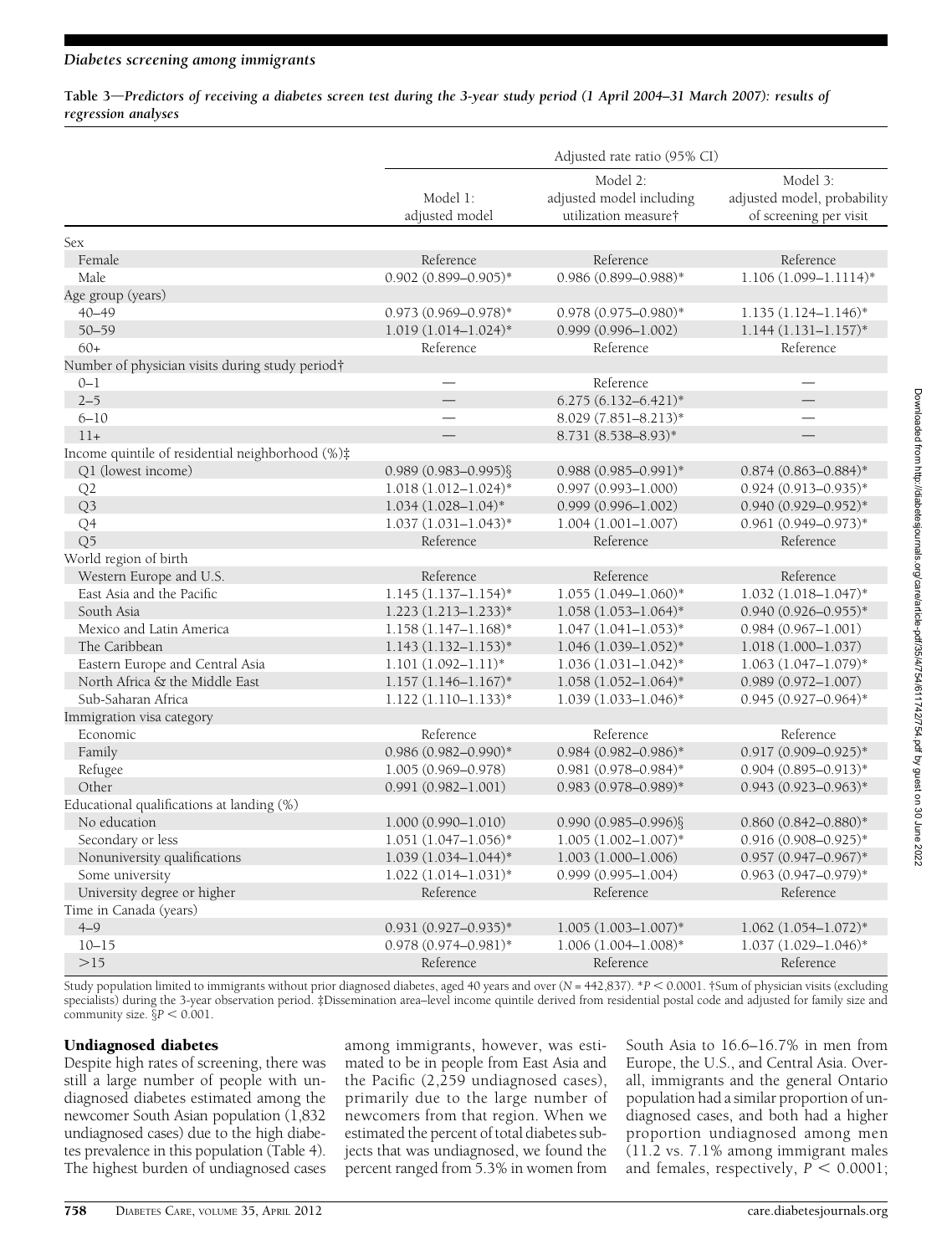|                                 | Number of diagnosed cases in 2007,<br>persons aged 40+ years* |         | Estimated number of<br>undiagnosed cases† |        |        | Percent undiagnosed‡ |      |      |        |
|---------------------------------|---------------------------------------------------------------|---------|-------------------------------------------|--------|--------|----------------------|------|------|--------|
| Population                      | All                                                           | Male    | Female                                    | All§   | Male   | Female               | All  | Male | Female |
| General population              | 607,742                                                       | 315,010 | 292,732                                   | 65,391 | 42,428 | 25,193               | 9.7  | 11.9 | 7.9    |
| Immigrant cohort                | 86,923                                                        | 44,774  | 42,149                                    | 8.597  | 5,652  | 3,204                | 9.0  | 11.2 | 7.1    |
| By world region of birth        |                                                               |         |                                           |        |        |                      |      |      |        |
| East Asia and Pacific           | 22,528                                                        | 10,833  | 11,695                                    | 2,259  | 1,365  | 951                  | 9.1  | 11.2 | 7.5    |
| Eastern Europe and Central Asia | 7,321                                                         | 3,773   | 3,548                                     | 1,098  | 754    | 389                  | 13.0 | 16.7 | 9.9    |
| Mexico and Latin America        | 8,129                                                         | 3,876   | 4,253                                     | 666    | 446    | 241                  | 7.6  | 10.3 | 5.4    |
| Caribbean                       | 7,707                                                         | 3,075   | 4,632                                     | 640    | 413    | 245                  | 7.7  | 11.8 | 5.0    |
| North Africa and Middle East    | 5,822                                                         | 3,388   | 2,434                                     | 575    | 419    | 173                  | 9.0  | 11.0 | 6.6    |
| South Asia                      | 26,947                                                        | 15,004  | 11,943                                    | 1,832  | 1,185  | 676                  | 6.4  | 7.3  | 5.4    |
| Sub-Saharan Africa              | 4,473                                                         | 2,712   | 1,761                                     | 471    | 353    | 136                  | 9.5  | 11.5 | 7.2    |
| Western Europe and U.S.         | 3.996                                                         | 2,113   | 1,883                                     | 618    | 421    | 219                  | 13.4 | 16.6 | 10.4   |

Table 4—Estimated number and percentage of undiagnosed diabetes subjects by world region and immigration status, 2004–2007, among those aged 40 years and up with no prior diabetes diagnosis on 1 April 2004

\*Includes cases diagnosed during the 3-year study observation (2004–2007) period and prevalent cases at baseline (2004) from the Ontario Diabetes Database. †Calculated as the total unscreened population multiplied by the screening efficiency (number of unscreened 3 [newly diagnosed cases/total screened]). ‡As a proportion of all true diabetes subjects (diagnosed + undiagnosed) in the population. §Male and female estimates do not sum to the total since the estimates were modeled for each group separately.

11.9 vs. 8.9% among general Ontario population males and females, respectively,  $P < 0.0001$ ).

**CONCLUSIONS**—We found a high rate of diabetes screening in our immigrant study population, particularly among the groups with the highest risk for diabetes as shown in previous work (11). In addition, we found that in this highly screened population, the number needed to screen to identify one new case of diabetes was still low, and the screening efficiency was very high. These results are consistent with the recent ADDITION-Leicester trial that found among the screened population, South Asians had a twofold higher risk of presenting with a previously undiagnosed glucose disorder as compared with white Europeans (19). These findings are important because early screening has the potential to reduce the long-term risk of diabetes complications through timely control of blood glucose and early initiation of cardiovascular risk reduction therapy (6,7,20,21). In particular, targeted screening of high-risk ethnic groups, including South Asians, may provide an opportunity for considerable population health gains through cardiovascular risk reduction interventions. In addition, periods of poor glycemic control have been shown to have long-lasting effects, further emphasizing the importance of identifying people with diabetes and asymptomatic hyperglycemia (22).

The most significant driver of an individual being screened for diabetes was frequent contact with a physician. This

finding is unsurprising if the majority of tests were due to opportunistic screening of patients as part of routine care. Targeted and stepwise screening programs have typically reported lower screening rates (23). Although they achieved high rates of screening, many of our high-risk groups required multiple visits to do so, and their likelihood of getting tested in any one particular visit was actually lower than in other groups. Of possible concern was the relatively low screening rate observed among immigrant seniors as compared with seniors in the general population. This finding suggests that the oldest immigrants may face additional barriers to care that need to be addressed in order to reduce this disparity. Another important finding is that in our universal health care setting, with no overt financial barriers to screening, the percent of all diabetes that was undiagnosed was lower than reported in past literature (2,24). This suggests that in Canada, recommendations from clinical practice guidelines on screening have been adopted into practice and a low proportion of patients, particularly among high-risk groups, are undiagnosed. This is supported by results of two earlier studies that found that the majority of adults in Ontario aged 40+ years are being screened for diabetes and that nonwhite ethnicity and immigrant status were associated with an increased likelihood of being screened (18). Both of the above findings are dependent on good access to primary care, which may have serious implications in settings and for populations that experience barriers to

care, whether due to low physician supply, geographic, or insurance-based issues.

The prevalence of undiagnosed diabetes is related to the overall prevalence of diabetes and diabetes-related risk factors in the population, as well as the use of health services by the population at risk and the screening policies in the jurisdiction. In the U.S., the 2005–2006 National Health and Nutrition Examination Survey found that the percentage of undiagnosed diabetes, although high at  $\sim$ 40%, has remained relatively stable over the last 10–15 years overall but has decreased significantly in Mexican Americans (25). These results, in combination with our study, suggest that the proportion of undiagnosed cases in the U.S. and Canada has remained stable or even decreased in the past 10 years despite an increasing prevalence of diabetes and that higher risk groups are being screened. We found that roughly two-thirds of all undiagnosed cases of diabetes are men, a finding supported by previous research (18).

One limitation of this study is that our estimate of the number of people with undiagnosed diabetes assumes that the prevalence among those that are screened is equivalent to the prevalence among those unscreened. This assumption may not hold if some people with diabetesrelated health issues or risk factors (such as high BMI or family history) may be more likely to be in contact with the health care system and more likely to be tested for diabetes. In that case, our proportion of undiagnosed diabetes would actually be a worst-case scenario, and the true proportion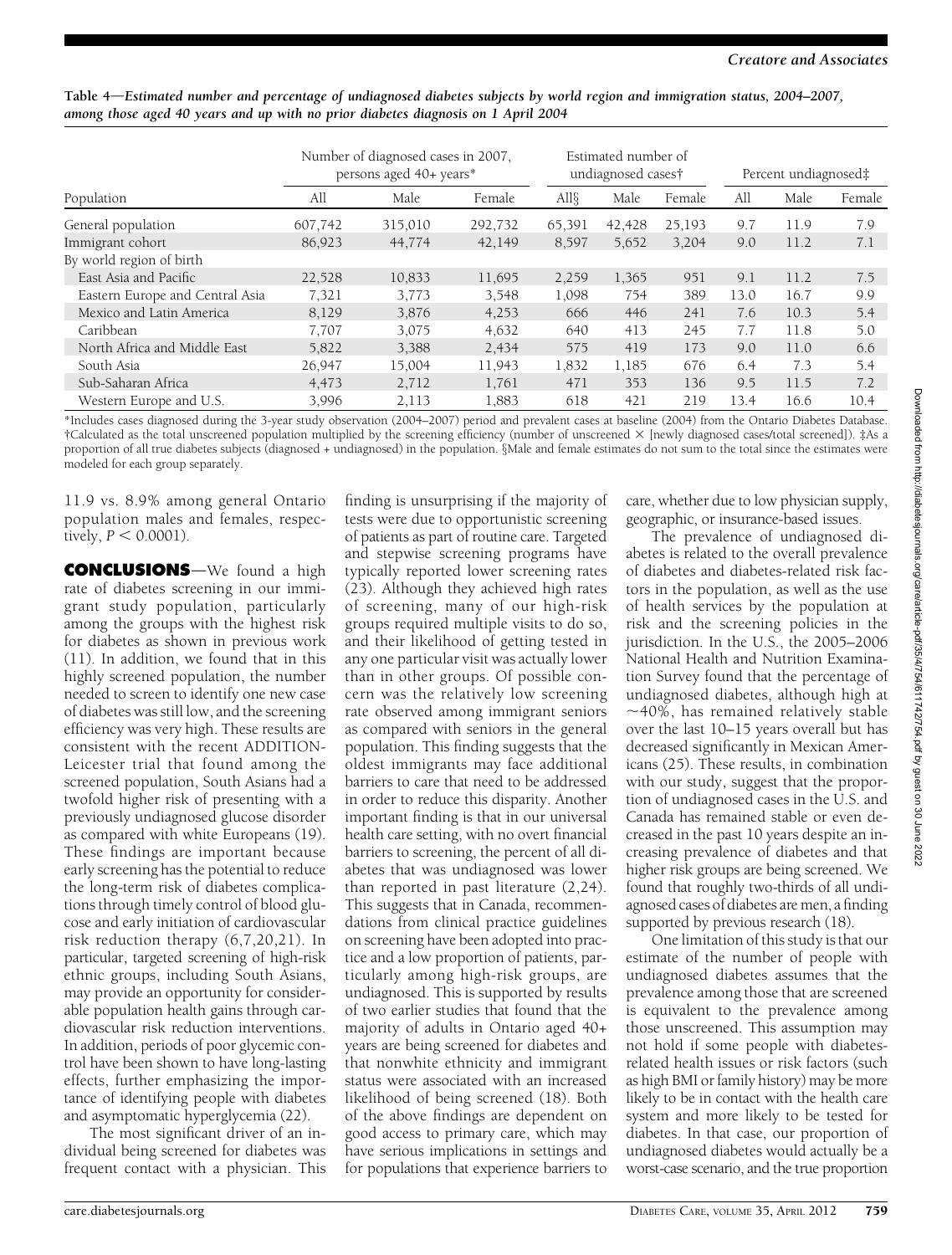### Diabetes screening among immigrants

would actually be lower. However, it is possible that the opposite may also be true, and prevalence may be higher in the untested group because diabetes and health care access share some risk factors. Due to our reliance on administrative data, we were also subject to the restrictions of the available data. For instance, the administrative data do not contain clinical information on risk factors such as body mass or family history, so we were unable to adjust for these factors in our analyses. The immigration data were also limited to individuals immigrating to Canada between 1985 and 2000, thus our study population did not include the most recent immigrants (those arriving between 2001 and 2004) who may experience the greatest barriers to accessing health services. We also cannot ascertain from the administrative data whether an individual was screened as part of routine medical care or based on symptoms, nor do we differentiate between type of test used. We do not feel that the latter is a major limitation because the objectives of this study were not to investigate reasons for screening or type of test used; we were interested in overall screening rates and to identify the screening patterns in immigrant populations and by ethnicity. A further limitation is that individuals with no health system contact in the 5 years prior to baseline and the 3 years of follow-up (a total of 8 years) were excluded because we could not ascertain their continued residency in the province. Although these individuals could be underutilizing the health system, they comprise a very small proportion of the total population [81% of Canadians see a healthcare provider annually (26)], and many of these individuals may have emigrated from the province. Finally, whether an individual is screened for diabetes depends on individual, physician, social, and system factors that are not all available in our data. By adjusting for utilization of primary care, we have attempted to disentangle some of the effects of overall access.

Population-wide screening for diabetes is still controversial. However, opportunistic screening of high-risk groups is increasingly recommended (4,5,7), and recent evidence suggests that treatment of screen-detected patients with diabetes results in a significant improvement in their cardiovascular risk profile (6). Recommendations state that individuals belonging to high-risk ethnic groups should be screened regularly and beginning at a younger age, which may pose a challenge

if immigrant groups have less contact with the health care system or face barriers accessing care as suggested by some studies (15,19). In our universal health care system, we found no evidence of lower screening in immigrants, nor did we find disparities in screening by region of birth (i.e., the highest risk groups were being screened more than the lowest risk groups), and we found a fairly low proportion of undiagnosed cases. A diabetes screening rate of 76% as found in our study compares favorably with other screening programs in the same setting, such as cervical and breast cancer screening, which are currently reported as occurring in 61 and 59% of the recommended population, respectively (27,28). Ideally, in a universal health care setting, 100% of screening guidelines/targets would be met, but this is rarely the case, and special efforts have to be made to reach at-risk populations. One possible concern was that many immigrant groups required frequent physician visits to achieve the observed high rates of screening, which may have serious implications for settings in which there is poor, or inequitable, access to health care. These results also suggest that in addition to universal access to physician services, there are other important factors that must be identified and addressed to achieve high rates of diabetes screening.

Acknowledgments-Data were provided by Citizenship and Immigration Canada and the Institute for Clinical Evaluative Sciences (ICES), Toronto, Ontario, Canada. The Canadian Population Health Initiative of the Canadian Institute for Health Information, Citizenship and Immigration Canada, and the Public Health Agency of Canada (PHAC) sponsored the data linkage for this study. This study was supported by ICES; the Centre for Research on Inner City Health; The Keenan Research Centre in the Li Ka Shing Knowledge Institute of St. Michael's Hospital, Toronto, Ontario, Canada; and the Ontario Ministry of Health and Long-Term Care. D.G.M. holds a Chair in applied public health from the Canadian Institute for Health Research and the Public Health Agency of Canada.

No potential conflicts of interest relevant to this article were reported.

M.I.C. analyzed data and wrote the manuscript. G.L.B. reviewed and edited the manuscript and contributed to discussion. D.G.M. proposed analysis and reviewed and edited the manuscript. R.M. supervised and assisted with the statistical analyses and reviewed the manuscript. R.H.G. proposed analysis and reviewed and edited the manuscript. M.I.C. is the guarantor of this work and, as such, had full access to all the data in the study and takes responsibility

for the integrity of the data and the accuracy of the data analysis.

This study was presented at the North American Primary Care Group meeting, Seattle, Washington, 13–17 November 2010.

The authors thank Alex Kopp and Nadiya Gunraj at the Institute for Clinical Evaluative Sciences for assistance in preparing the data.

### References

- 1. Wilson SE, Lipscombe LL, Rosella LC, Manuel DG. Trends in laboratory testing for diabetes in Ontario, Canada 1995- 2005: a population-based study. BMC Health Serv Res 2009;9:41
- 2. Cowie CC, Rust KF, Byrd-Holt DD, et al. Prevalence of diabetes and impaired fasting glucose in adults in the U.S. population: National Health And Nutrition Examination Survey 1999-2002. Diabetes Care 2006;29:1263–1268
- 3. Young TK, Mustard CA. Undiagnosed diabetes: does it matter? CMAJ 2001;164: 24–28
- 4. Sandbaek A, Griffin SJ, Rutten G, et al. Stepwise screening for diabetes identifies people with high but modifiable coronary heart disease risk. The ADDITION study. Diabetologia 2008;51:1127–1134
- 5. Janssen PG, Gorter KJ, Stolk RP, Rutten GE. Randomised controlled trial of intensive multifactorial treatment for cardiovascular risk in patients with screen-detected type 2 diabetes: 1-year data from the ADDITION Netherlands study. Br J Gen Pract 2009;59:43–48
- 6. Griffin SJ, Borch-Johnsen K, Davies MJ, et al. Effect of early intensive multifactorial therapy on 5-year cardiovascular outcomes in individuals with type 2 diabetes detected by screening (ADDITION-Europe): a clusterrandomised trial. Lancet 2011;378:156– 167
- 7. Colagiuri S, Davies D. The value of early detection of type 2 diabetes. Curr Opin Endocrinol Diabetes Obes 2009;16:95– 99
- 8. Ur E, Chiasson J, Ransom T, Rowe R. Screening for Type 1 and Type 2 Diabetes-2008 Clinical Practice Guidelines. Canadian Diabetes Association Clinical Practice Guidelines Expert Committee. S14-S16. Toronto, Canadian Diabetes Association, 2008
- 9. American Diabetes Association. Standards of medical care in diabetes-2010. Diabetes Care 2010;33(Suppl. 1):S11–S61
- 10. Dhawan J, Bray CL, Warburton R, Ghambhir DS, Morris J. Insulin resistance, high prevalence of diabetes, and cardiovascular risk in immigrant Asians. Genetic or environmental effect? Br Heart J 1994; 72:413–421
- 11. Creatore MI, Moineddin R, Booth G, et al. Age- and sex-related prevalence of diabetes mellitus among immigrants to Ontario, Canada. CMAJ 2010;182:781–789